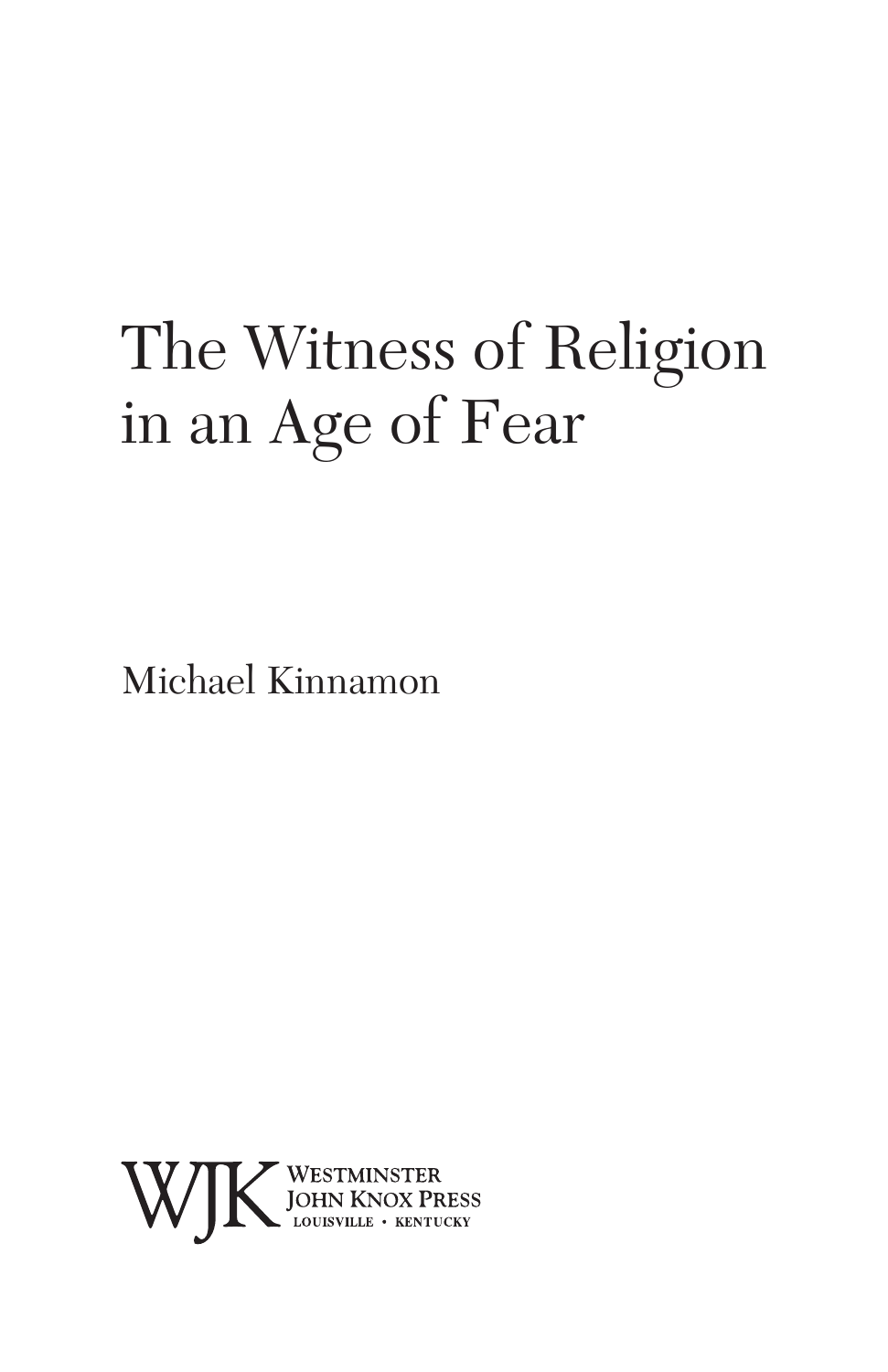#### © 2017 Michael Kinnamon

### *First edition* Published by Westminster John Knox Press Louisville, Kentucky

#### 17 18 19 20 21 22 23 24 25 26—10 9 8 7 6 5 4 3 2 1

*All rights reserved.* No part of this book may be reproduced or transmitted in any form or by any means, electronic or mechanical, including photocopying, recording, or by any information storage or retrieval system, without permission in writing from the publisher. For information, address Westminster John Knox Press, 100 Witherspoon Street, Louisville, Kentucky 40202-1396. Or contact us online at www. wjkbooks.com.

Scripture quotations are from the New Revised Standard Version of the Bible, copyright © 1989 by the Division of Christian Education of the National Council of the Churches of Christ in the U.S.A. and are used by permission.

*Book design by Sharon Adams Cover design by Barbara LeVan Fisher, www.levanfisherstudio.com*

#### **Library of Congress Cataloging-in-Publication Data**

Names: Kinnamon, Michael, author. Title: The witness of religion in an age of fear / Michael Kinnamon. Description: Louisville, KY : Westminster John Knox Press, 2017. | Includes bibliographical references. Identifiers: LCCN 2016041532 (print) | LCCN 2016042364 (ebook) | ISBN 9780664262020 (pbk. : alk. paper) | ISBN 9781611648027 (ebk.) Subjects: LCSH: Fear--Religious aspects. | Fear--United States. Classification: LCC BL65.F4 K56 2017 (print) | LCC BL65.F4 (ebook) | DDC 201/.615246--dc23 LC record available at https://lccn.loc.gov/2016041532

The paper used in this publication meets the minimum requirements of the American National Standard for Information Sciences-Permanence of Paper for Printed Library Materials, ANSI Z39.48-1992.

Most Westminster John Knox Press books are available at special quantity discounts when purchased in bulk by corporations, organizations, and special-interest groups. For more information, please e-mail SpecialSales@wjkbooks.com.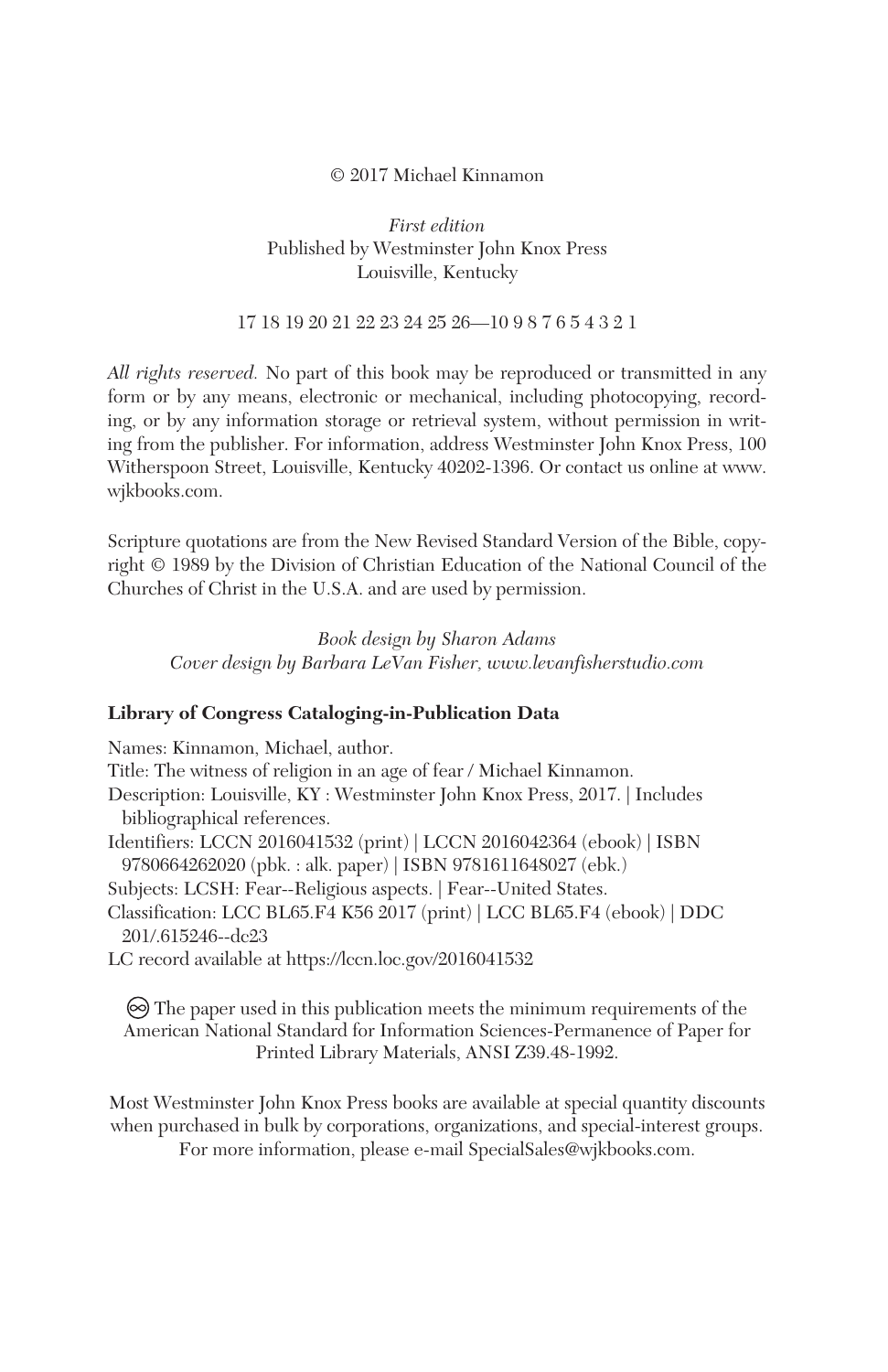*"The enemy is fear. We think it is hate; but it is fear." Mahatma Gandhi*

*"Do not be afraid. We live in a time when this biblical refrain cannot be repeated too often. . . . Among all the things the church has to say to the world today, this may be the most important."*

*Scott Bader-Saye*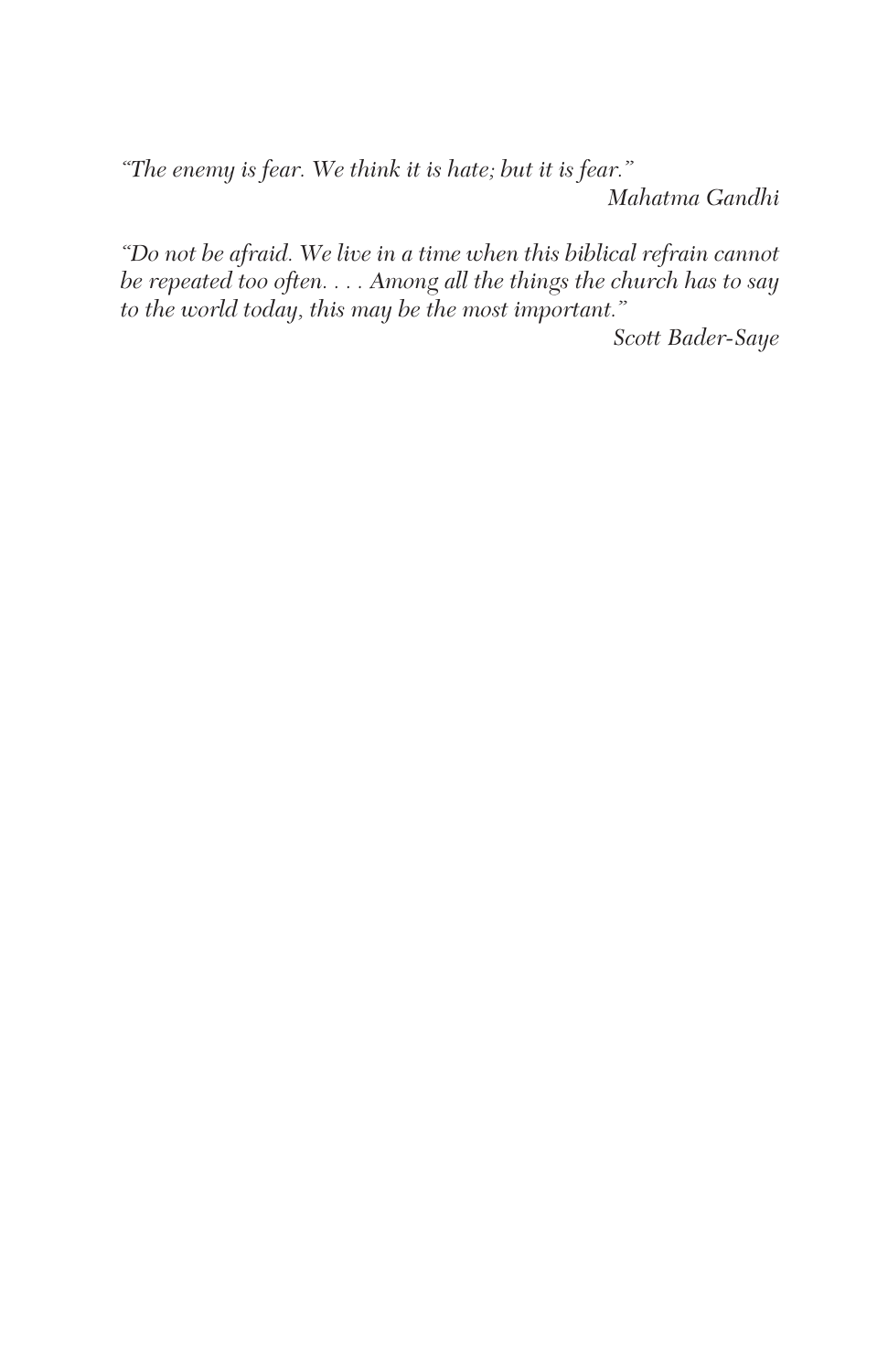# **Contents**

| Preface                                           | ix  |
|---------------------------------------------------|-----|
| Introduction: Fear as Blessing and Threat         | 1   |
| 1. The Culture of Fear in Contemporary America    | 9   |
| 2. Jewish and Christian Responses to Fear         | 27  |
| 3. The Response of Other Religions to Fear        | 47  |
| 4. The Israeli-Palestinian Conflict: A Case Study | 65  |
| 5. Recommendations for Religious Communities      | 81  |
| A Guide for Study                                 | 99  |
| <b>Notes</b>                                      | 109 |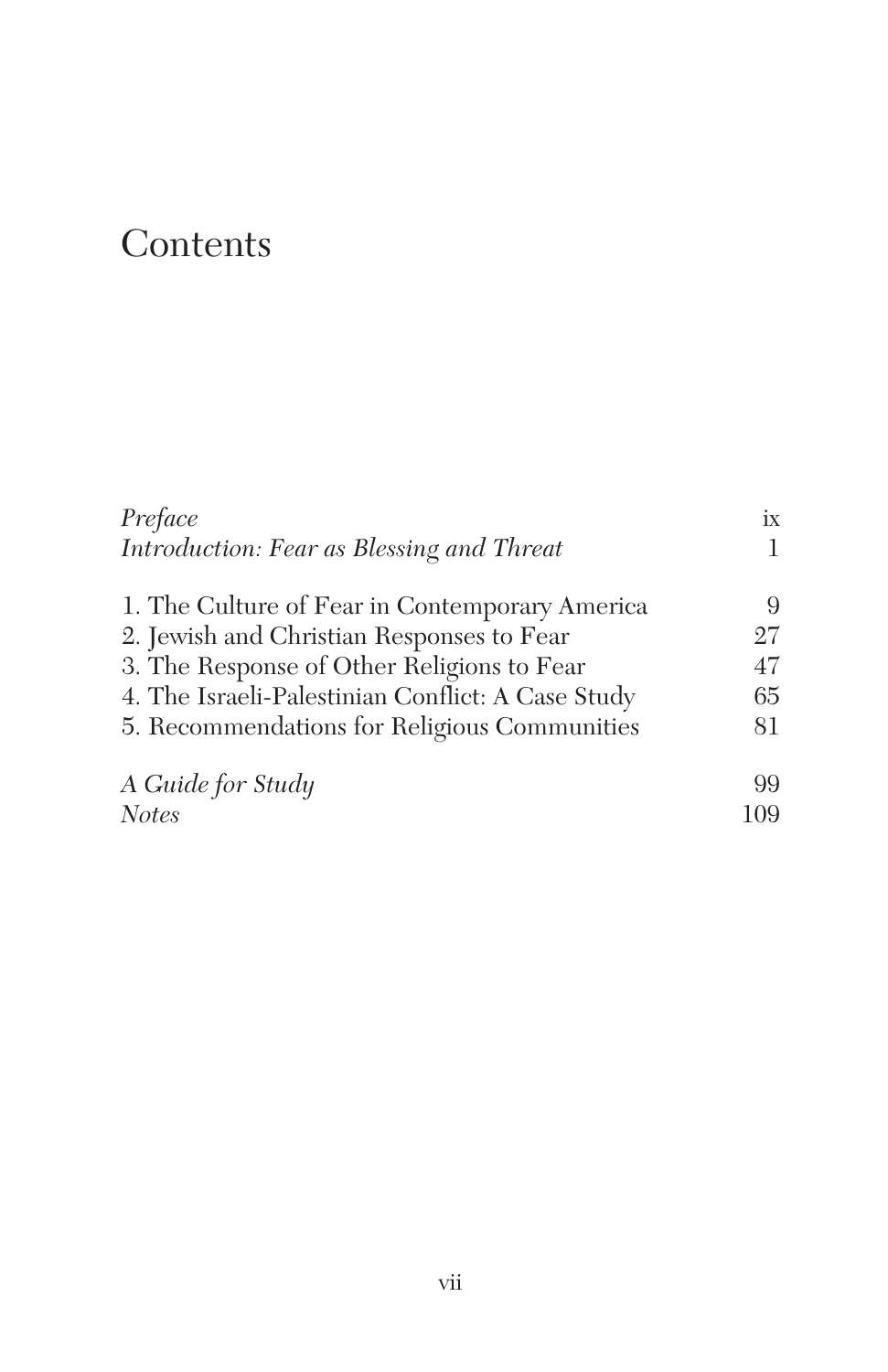# Preface

In this book, I am making a case that I hope will move all of us to action. Contemporary American society is saturated with fear, fear that is often out of proportion to the actual threats we face. Such excessive fearfulness leads to attacks on the wrong targets and to the misdirecting of finite public resources. It turns suspicion into a virtue, thus making it harder to interact constructively with others.

What I am arguing is that the major world religions all warn about the dangers of excessive fear. Religions as different as Islam and Buddhism, Christianity and Sikhism, Judaism and Hinduism teach ways of overcoming fear, or at least of putting it in proper perspective. This means that people of faith have an important word to say to a fearful culture. And it is my fervent hope that we who are people of faith will increasingly make this witness together.

This book is not intended as a study of comparative religion—although I have tried to make my descriptions of the various traditions, while necessarily brief, as accurate and sympathetic as possible. Nor is this intended as a sociological analysis of contemporary America—although I hope readers will recognize a significant trait of this society in my depiction of it. Rather, this is a call, issued by a professing Christian, to interfaith engagement in the United States. The prevalence of fear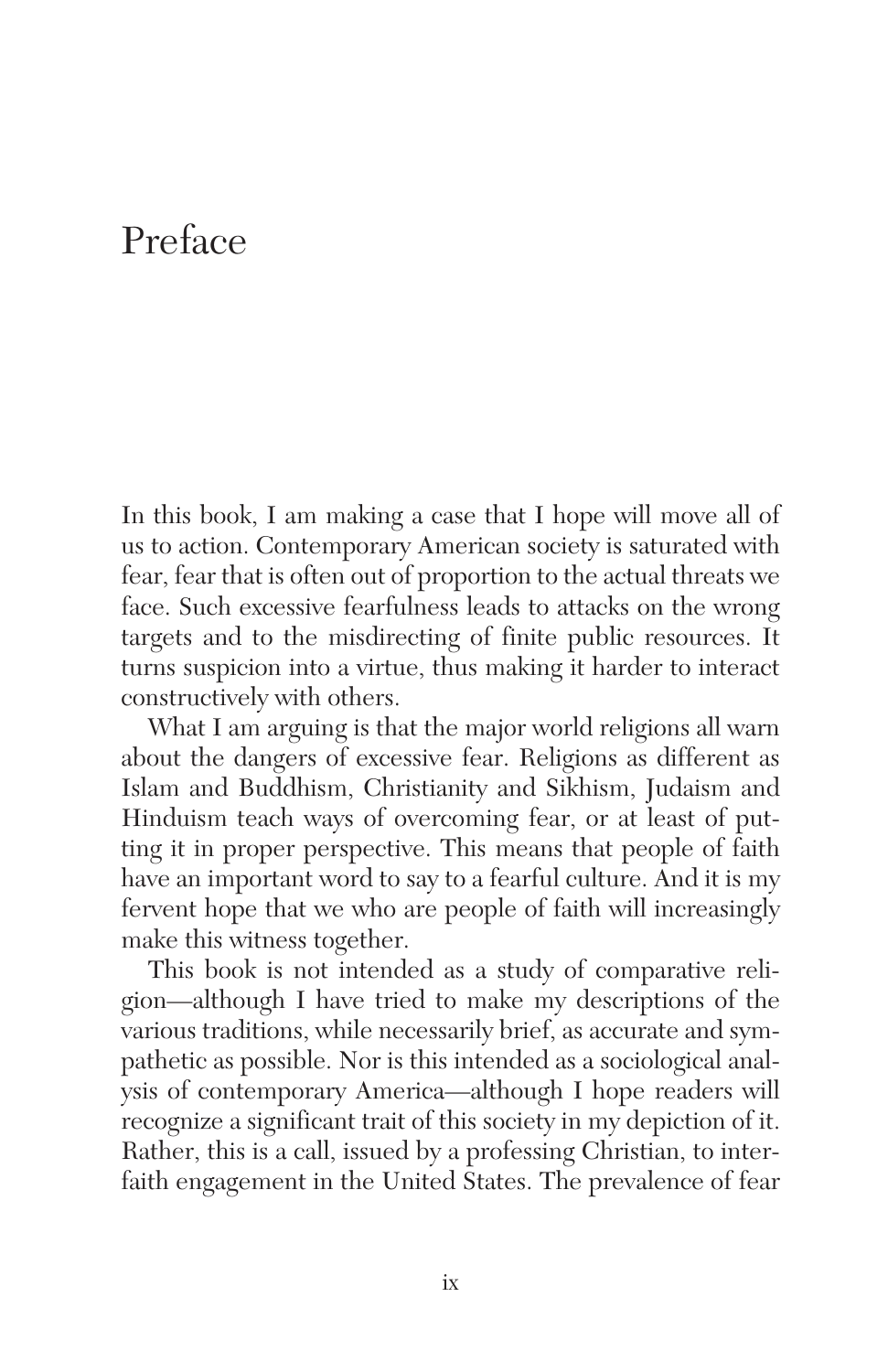is a hazard to our public health about which people of religious faith need to speak out.

I have written this book, for better or worse, during a US presidential campaign marked by a great deal of fear-tinged rhetoric and public anger toward those who are "other"—often an expression of deep-rooted fear. Given the ideological passions of this historical moment, I have little doubt that this book will be read by some as politically partisan, especially since one presidential candidate in particular painted a fearful picture of the contemporary world.

So it needs to be said as clearly as possible: Fear-mongering is by no means limited to one political party, and neither major US party has a monopoly on how to reduce public anxiety. My intent is not to disparage political parties but to rouse religious communities. We need to relearn our teachings about fear and to make these teachings known, alongside neighbors who adhere to other faiths. That itself would be a counterwitness to persons and parties in this country who are apprehensive about welcoming those who are different.

I want to thank all those persons in Missouri, Oklahoma, Washington, and California who heard my presentations of research on this topic. Your questions and comments were an important part of the writing process. My special thanks go to Imam Sayed Moustafa al-Qazwini, Imam Taha Hassane, Thanissaro Bhikkhu, Rabbi Steve Gutow, and Dr. David Scott for contributing to my knowledge of religious traditions other than my own. Of course, any deficiencies in my description of these religions are entirely my own.

This book is dedicated to my granddaughter, Amala, whose name means "pure" in Sanskrit and "hope" in Arabic. May her name increasingly describe the world in which she grows and blossoms.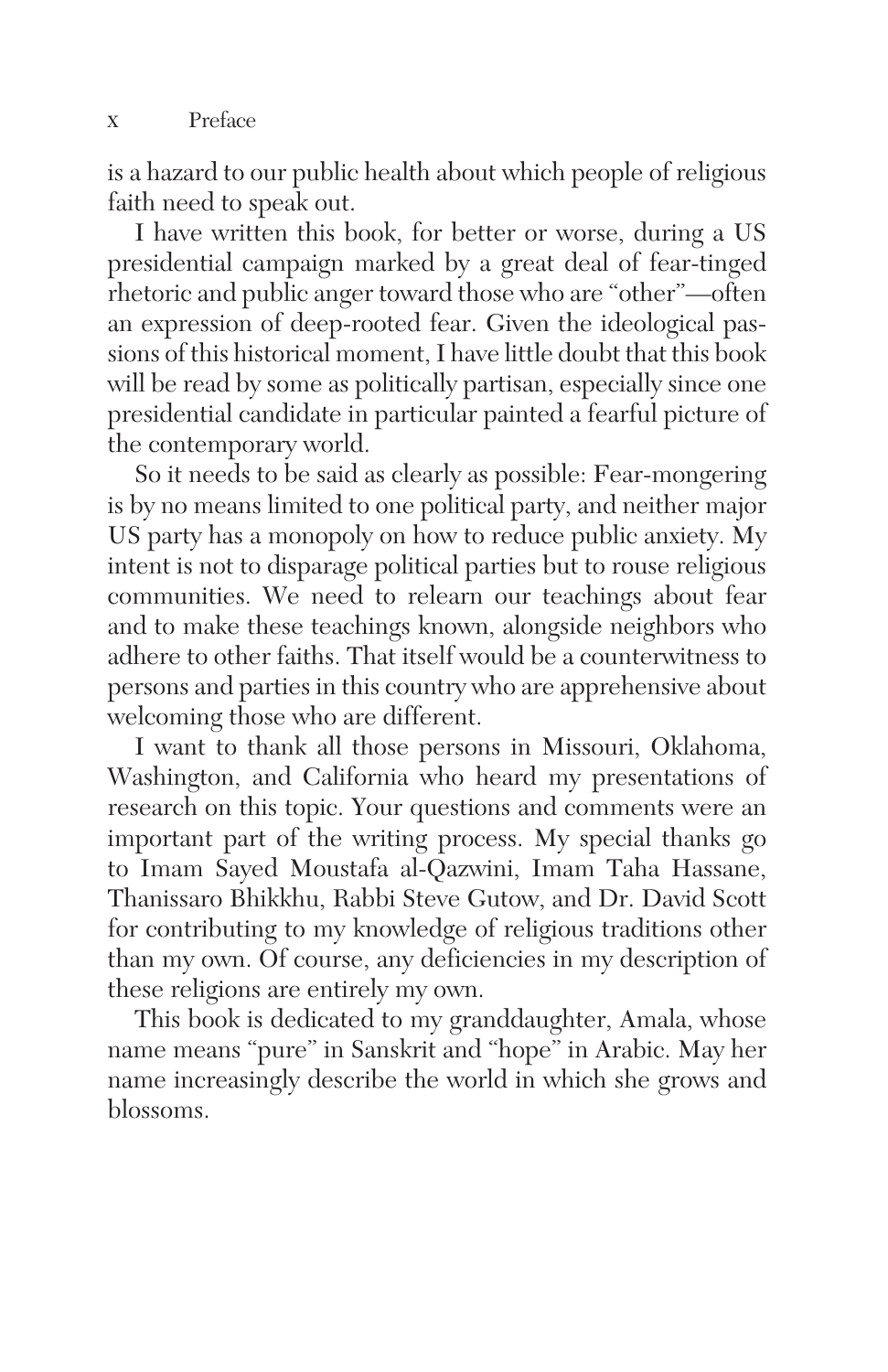# Introduction

## Fear as Blessing and Threat

I<br>zatic n March of 2011, the House Homeland Security Committee, chaired by Rep. Peter King of New York, launched the first of its hearings into the "extent of radicalization in the American Muslim community and that community's response." In the weeks preceding the hearings, Rep. King had repeatedly declared that "85 percent of the mosques in this country are controlled by Islamic fundamentalists"— "radicals" who constitute "an enemy living amongst us"—and that US Muslims have not done nearly enough to help law enforcement officials identify and stop potential terrorists.<sup>1</sup>

Such claims had already been refuted by, among others, FBI director Robert Mueller, who in 2008 told the House Judiciary Committee that "99.9 percent of American Muslims . . . are every bit as patriotic as anybody else in this room, and that many of our cases are the result of cooperation from the Muslim community in the United States."2 This last point was corroborated by a Duke University study that concluded that "the largest single source of initial information" in helping prevent terrorist attacks was members of the Muslim community.3 Reporters have determined that Rep. King's assertions were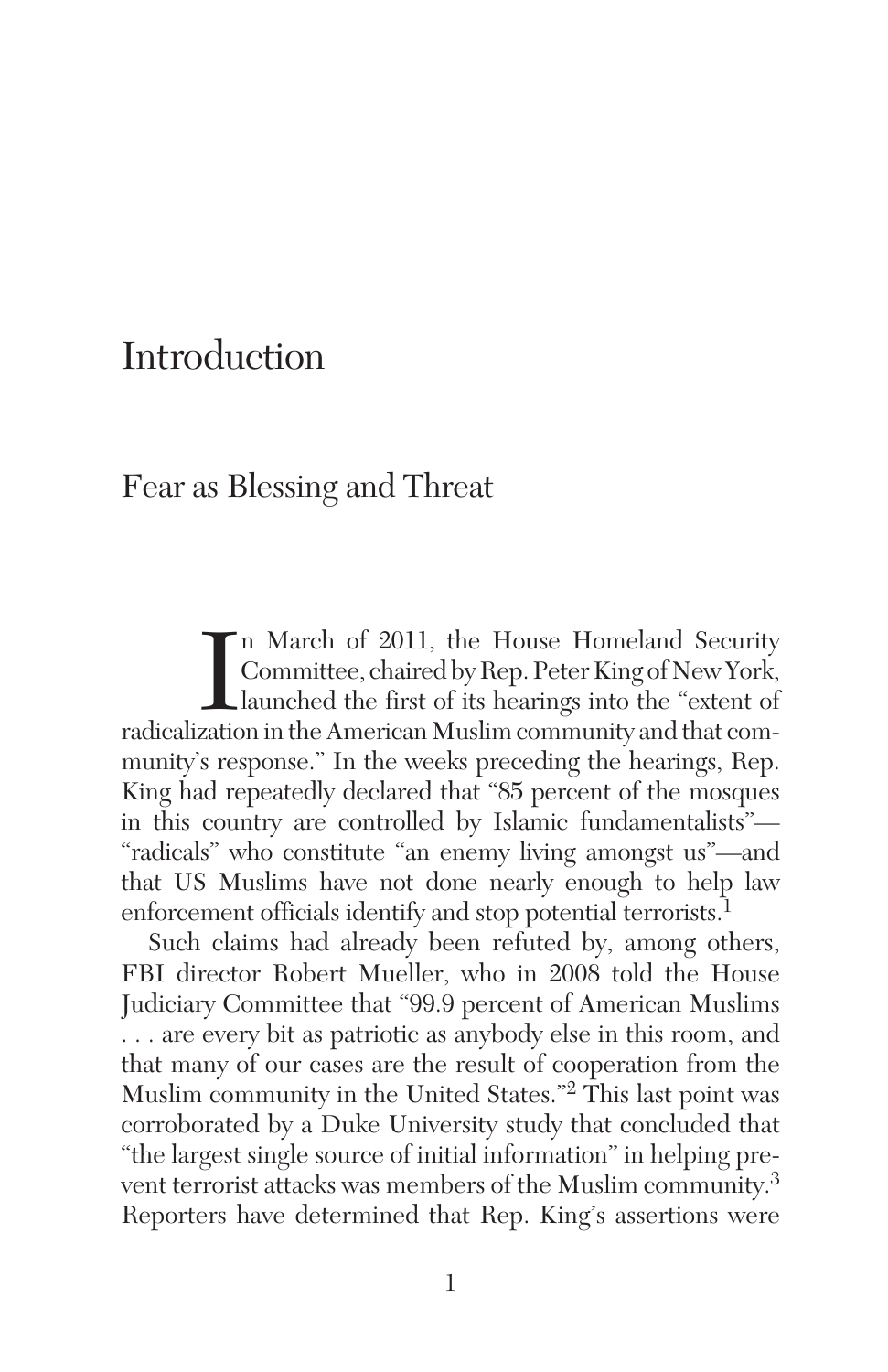based on an unsubstantiated comment made by one person at a State Department forum in 1999.

I was in the room in the Cannon House Office Building for the opening of these hearings, and, as general secretary of the National Council of Churches, was one of several religious leaders to speak at a subsequent press conference. Together we deplored the focus on a single religious community. After all, as one colleague pointed out, the deadliest act of terrorism on American soil prior to 9/11 (if you don't count the decimation of Native Americans, the enslavement of Africans, and the murderous actions of such groups as the KKK) was the bombing in Oklahoma City perpetrated by a European American who was raised Roman Catholic. Together we protested that representatives of the country's most prominent Muslim organizations were not invited to testify at the hearing.

What struck me most forcefully, however, was that leaders from a wide range of religions—Jews, Muslims, Sikhs, Unitarians, Christians—all noted how fear was driving this process. Domestic terrorism is a real threat, I said at the press conference, but when fear dominates our public decision making, it leads us to focus on easy, surrogate targets rather than on real, complex problems. (This is, unfortunately, true of other nations as well. In Switzerland, for example, a needed debate on immigration and national character got sidetracked by legislation banning the building of minarets.<sup>4</sup>) Furthermore, I argued, these fear-driven congressional hearings stoke unwarranted suspicion in the American public ("If Congress is investigating, there must be good reason"), which, in turn, increases the level of anxiety among US Muslims. My colleagues and I agreed that such excessive, cumulative fearfulness is dangerous, not only to the Islamic community, but to America as a whole. And it is contrary to the core teachings of our religions.

### **A Complex Topic**

Fear has a legitimate, even vital, role to play in human society. Indeed, without this elemental alarm system, our ancestors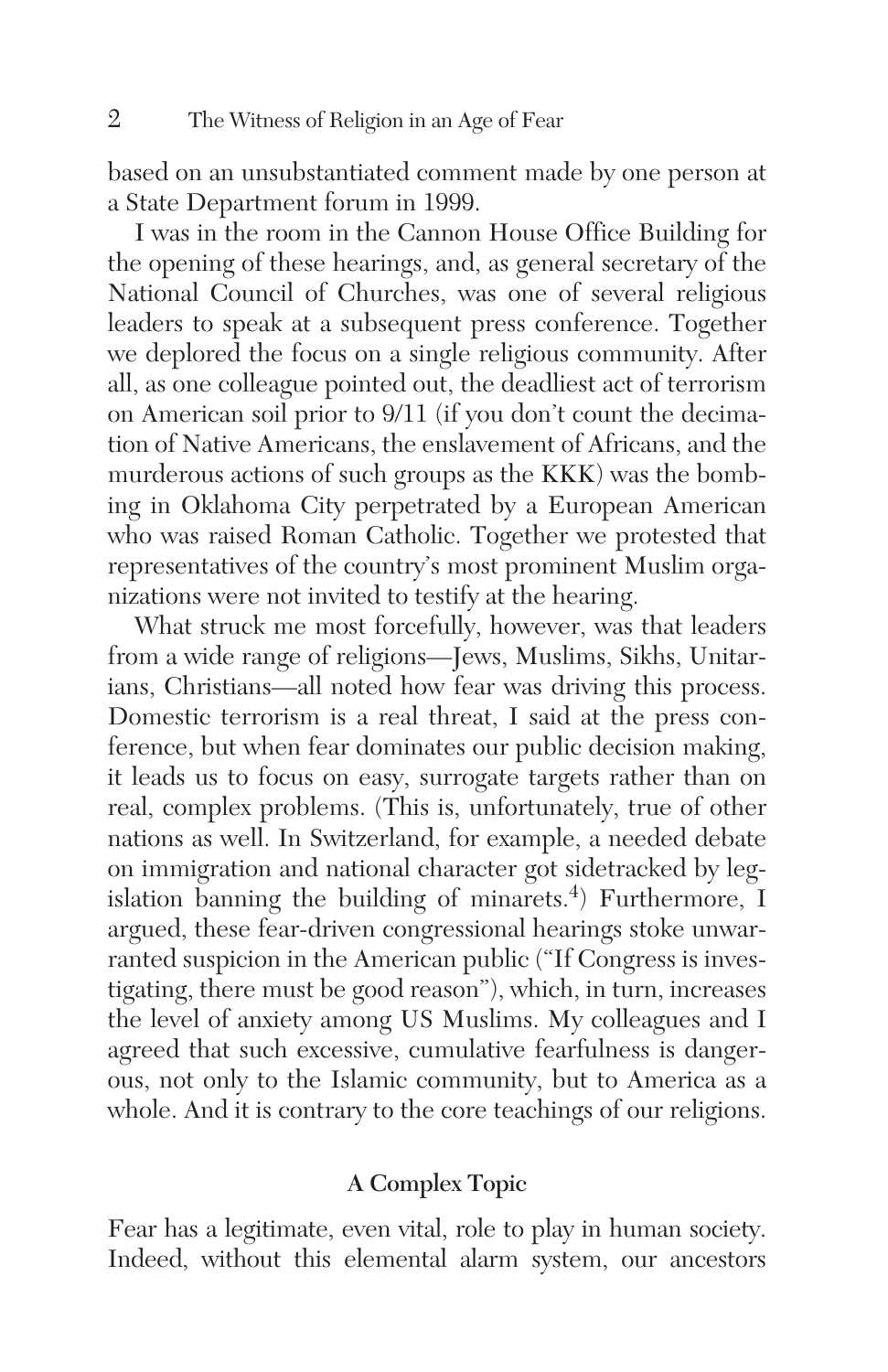would not have survived, and we would not be warned of potential dangers or sufficiently motivated to address them. Fear can move us to marshal our resources in the face of crisis; and there *are* real crises, genuine threats, in this obviously troubled world. As I write this, there are certainly good reasons why religious minorities in Iraq and Syria or school children in northern Nigeria or residents of low-lying Pacific islands would be afraid.

A basic premise of this book, however, is that fear, when it becomes excessive or misdirected, is itself dangerous. It can lead us to misperceive the world around us and can undermine our willingness to interact constructively with others. In the words of President Obama, "Fear can lead us to lash out against those who are different, or lead us to try to get some sinister 'other' under control. Alternatively, fear can lead us to succumb to despair or paralysis or cynicism. Fear can feed our more selfish impulses, and erode the bonds of community. . . .[I]t can be contagious, spreading through societies, and through nations. And if we let it consume us, the consequences of that fear can be worse than any outward threat."5

Martin Luther King Jr., a man who lived with daily threat, said it memorably: "Normal fear protects us; abnormal fear paralyzes us. Normal fear motivates us to improve our individual and collective welfare; abnormal fear constantly poisons and distorts our inner lives."6 I saw clearly at the congressional hearing how fear has the potential to turn people against their neighbors, corroding the trust and interdependence on which society depends. There are times of crisis when fear can unite a community; but history teaches that more often it divides.

Having said this, I want to underscore that fear is a complex topic. Part of that complexity is on full display in the highly acclaimed book by Ta-Nehisi Coates, *Between the World and Me*. Growing up in Baltimore, writes Coates,

the only people I knew were black, and all of them were powerfully, adamantly, dangerously afraid. . . . To be black in the Baltimore of my youth was to be naked before the elements of the world, before all the guns, fists, knives, crack, rape,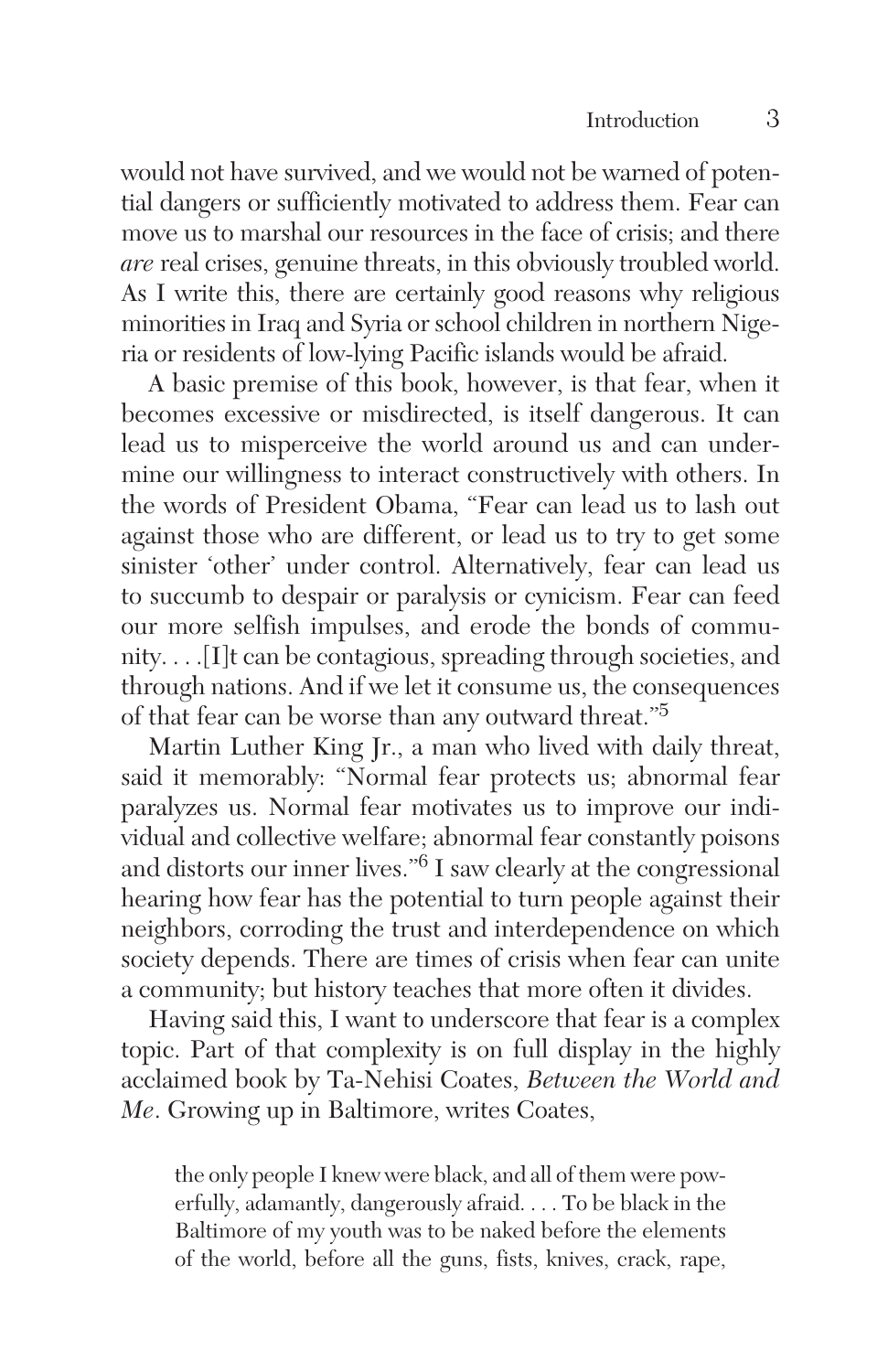### 4 The Witness of Religion in an Age of Fear

and disease. The nakedness was not an error, nor pathology. The nakedness is the correct and intended result of policy, the predictable upshot of people forced for centuries to live under fear. The law did not protect us.7

Often this fear is transmuted into rage—"violence rose from the fear like smoke from a fire"8—which compounds the threat to others in the black community. According to a report from the Bureau of Justice Statistics, between 1976 and 2005, the homicide rate was 4.8 per 100,000 for white Americans, but a stomach-turning 36.9 for blacks!<sup>9</sup> In some neighborhoods in this nation, fear is endemic, part of a cycle that has its roots in a history of systemic oppression.

As a white Christian man born in the United States who is not poor, I have not faced a daily fear of gang violence or deportation. I have not known the fear that comes from the danger of sexual assault. I have not seen my religion treated as a public threat. I have not felt the gnawing insecurity of having to decide between spending money for food or medical insurance. So it is not for me, or others like me, to dismiss as illegitimate or destructive these fears that many Americans live with every day. What I do want to suggest, however, is that oppressive, discriminatory actions are themselves often born of fear—as we have seen, for example, in the killings of unarmed black men by fearful white police. Even worse, fear is a tool regularly used by those with power to keep others down. "[T]o be forced to live in fear," says Coates, "[is] a great injustice."10 In this book, I want to call our attention to the fear that causes others to be afraid.

This book does not break new ground in identifying fear as a dominant theme in the public life of contemporary America. Several scholars have written persuasively about "the culture of fear" in this country, and I will draw extensively on their work, especially in chapter 1. Some of these scholars contend that the United States is more fearful in this era than in many previous ones; others maintain that what we are witnessing today is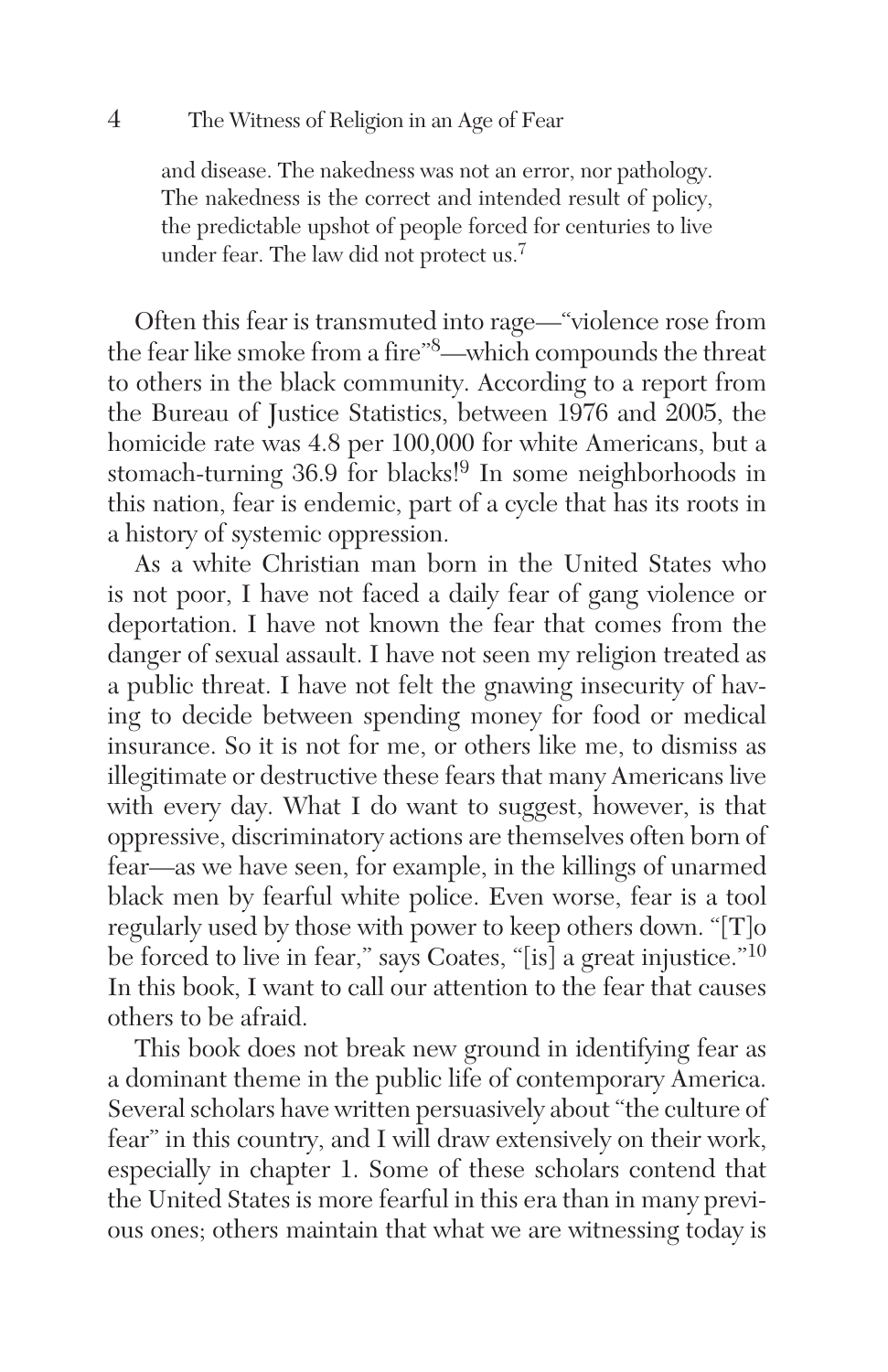simply the continuation of entrenched cultural patterns. I will leave that for them to debate. My concern is to emphasize that fear, here and now, is often misdirected (as in the congressional hearing) and that, in the nation as a whole, the level of fear is out of sync with our actual situation. For example, surveys taken over the past two decades consistently show that, while crime rates are falling dramatically, the fear of crime is high and generally rising. It is an indication, as many have noted, that the country is in the grip of a collective apprehension that can distort public priorities and decision making, to the great detriment of many of its citizens.

What may be new is my contention that religions, at their best, have not only a word of comfort for those who are afraid, but also a word of challenge for those who manipulate fear to their own advantage or who succumb to such manipulation. People of faith are by no means the only ones who know that fear can be hazardous to social well-being, but they (we) do have, I believe, a vital role to play in naming and responding to the problem.

This argument may seem counterintuitive to some, since religion and fear often seem to go hand in hand. Bertrand Russell, in his famous critique of religion, makes two points that are difficult to refute: (1) Religious belief, for many people, is motivated by a fear of forces beyond their control, including illness and death. "It is partly," writes Russell, "the terror of the unknown and partly . . . the wish to feel that you have a kind of elder brother who will stand by you in all your troubles and disputes."<sup>11</sup> (2) Religion also engenders fear when it teaches divine punishment for sinful behavior, both in this life and the next. The language of Jonathan Edwards's famous sermon "Sinners in the Hands of an Angry God" ("You hang by a slender thread, with the flames of divine wrath flashing about it") may no longer be in fashion, but the underlying theology still has a hold on many believers and continues to be used as a motivation for religious conversion. Christianity, in particular, also has an apocalyptic strand that forecasts a terrifying end to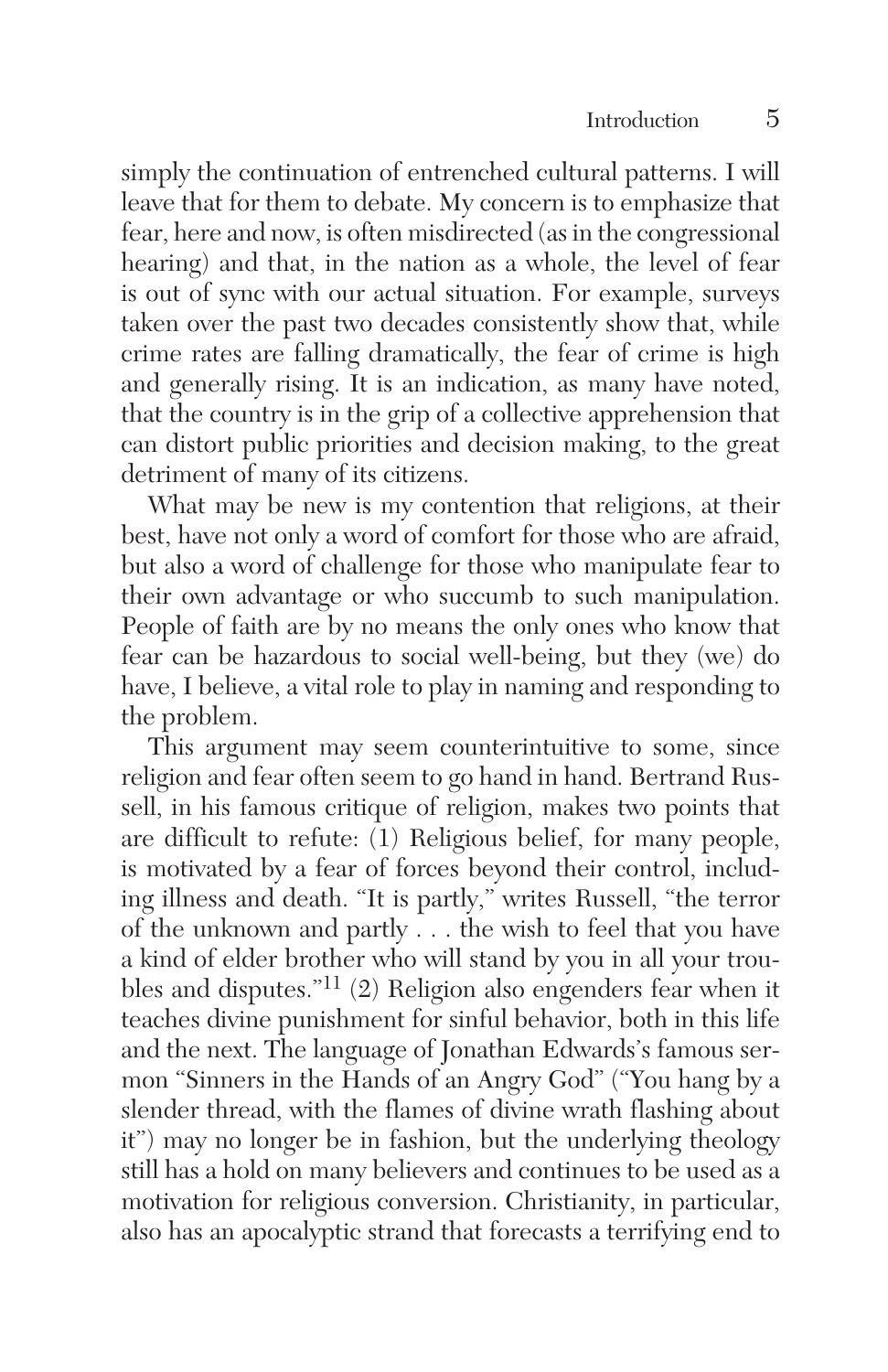the world itself—a belief that proved astonishingly popular in the last decades of the twentieth century.

The connection between religion and fear seems particularly apparent in an era when fundamentalist religion captures the headlines. Nearly all of the major world religions have their fundamentalist wings; and fundamentalism, whatever its veneer, is the religious form of the world's anxiety. It draws lines, to keep its identity secure by keeping others out. It responds to anxiety by demanding certainty, which leaves no room to consider views at variance with its own. It adopts a mindset of scarcity (if you win, I lose) and thus assumes that the goal is to defeat or convert those who are "other." There is no doubt that many fearful things have been done, and are being done today, in the name of religion seen through such a lens.<sup>12</sup>

I don't mean to suggest, however, that fear of others is associated only with fundamentalism. Polls in the United States show that churchgoers in general are more likely than the public as a whole to favor restrictions on civil liberties and immigration and to countenance the use of torture in the name of promoting security.13 My argument, therefore, is more prescriptive than descriptive. I am convinced that the major world religions can be—and should be—a bulwark against obsessive, excessive fear. I have no desire to harmonize religious teachings; differences are often as interesting and important as similarities. But I hope to demonstrate in chapters 2 and 3 that people of faith—including Christians, Jews, Muslims, Buddhists, Hindus, Bahá'ís, and Sikhs—when true to their central traditions, all affirm Gandhi's insight that "the enemy is fear. We think it is hate; but it is fear"—because fear is so often the root of hatred.

The responses to fear in these various religions, while by no means identical, all seek to put fear in proper perspective, even to overcome it, by seeking security only in God or in freedom from worldly attachments. In chapter 5, I will make the case that people of faith, for all of their differences, should together challenge the assumptions of a fearful culture.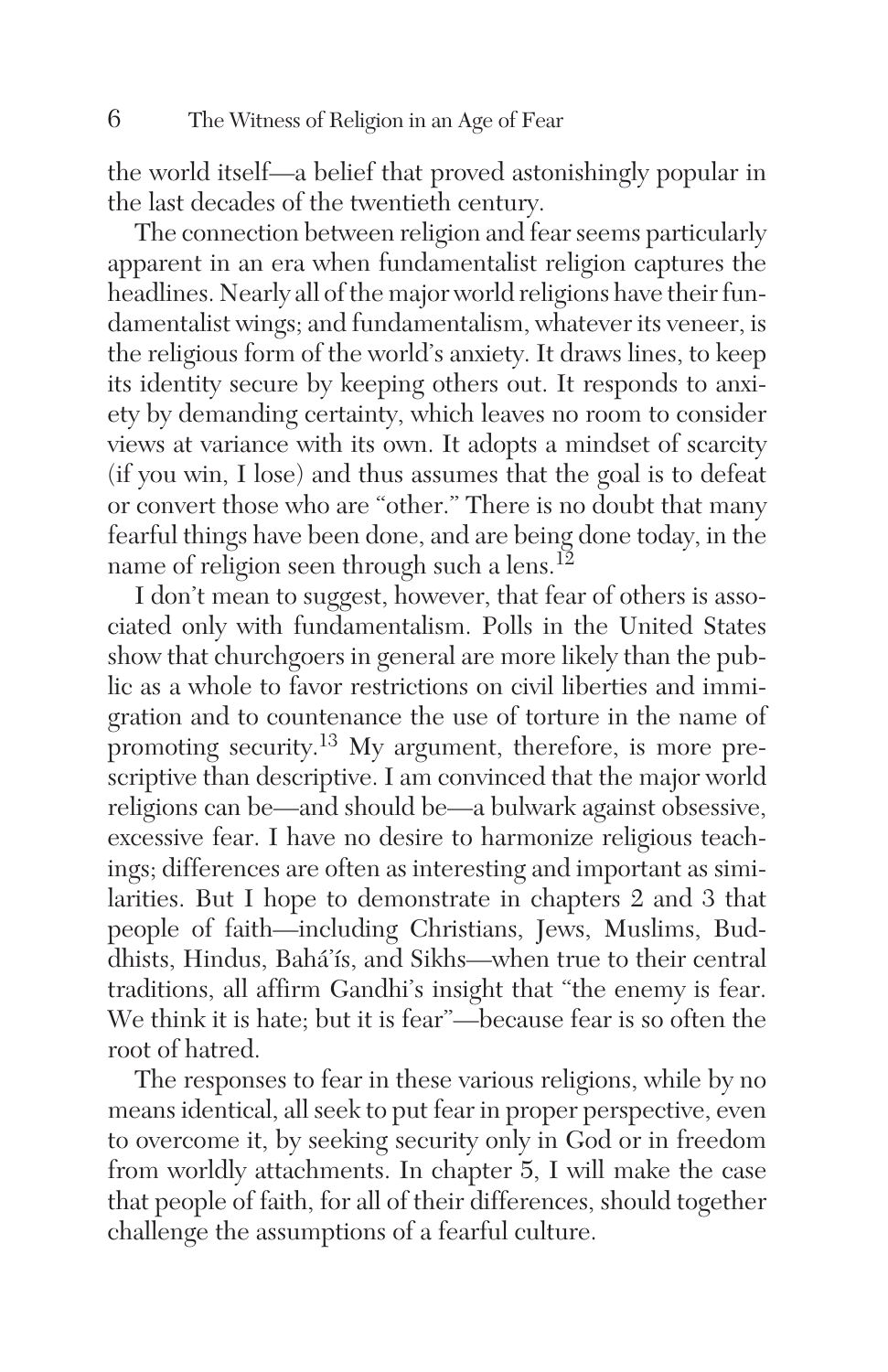In short, this book is a call to religious renewal—trust in the Holy One, in Ultimate Reality, should be an antidote to fear in human society, not a cause of it—and a call to interfaith collaboration. Together we have a word for a time such as this!

### **Fear and Anxiety**

Throughout this book, "fear" and "anxiety" will at times be used interchangeably. There is, however, an important distinction between them: "fear" is generally used in connection with a specific, immediate, objective threat, while "anxiety" is used when the threat is more anticipated than immediate, more generalized than specific, more subjective (an inner state) than objective and external. Anxiety received increased attention in the first half of the twentieth century because of its use in the vocabulary of the psychological sciences. The term became nearly ubiquitous with the publication of W. H. Auden's famous poem "The Age of Anxiety" in 1947, followed by Leonard Bernstein's symphony of the same name (1949) and Rollo May's best-selling book *The Meaning of Anxiety* in 1950.

This distinction between anxiety and fear is not always easy to maintain. Terrorism, for example, may be an imminent fear in one place or time, but a generalized, nonspecific anxiety at another. The distinction becomes useful, however, when we realize, in the words of theologian Paul Tillich, that "[a]nxiety strives to become fear, because fear can be met by courage."14 To say it another way, people have difficulty living with unspecified anxiety; and so they look for a definite object of their fear—a group, a person, a movement—that can be analyzed, attacked, or avoided. As the congressional hearings indicate, a somewhat amorphous anxiety regarding terrorism can become focused in the fear of Muslims. A free-floating anxiety over the changing demographics of US society finds outlet in a fear of immigrants and refugees—Mexicans and Central Americans at one moment, Middle Easterners at another.

This, some argue, helps explain the current prevalence of